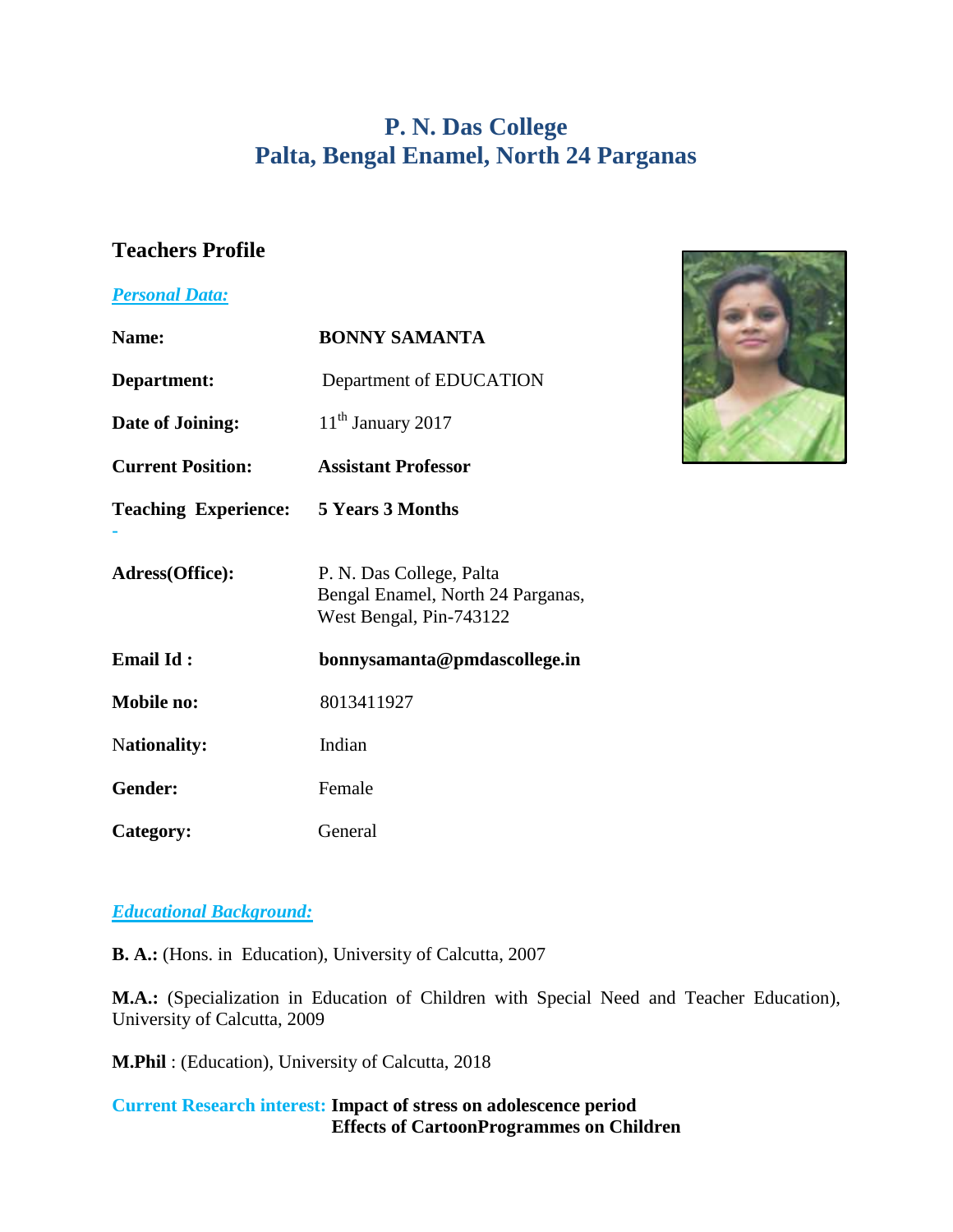### **List of Publications:**

| SI.              | Local              | <b>Name of Publication</b>    | <b>Details</b><br>of                  | <b>ISBN/ISSN</b>     | Year<br><b>of</b>  |
|------------------|--------------------|-------------------------------|---------------------------------------|----------------------|--------------------|
| No.              | /National/         | Article/<br>(Research         | <b>Publication</b>                    | Number of            | <b>Publication</b> |
|                  | <b>Internation</b> | <b>Survey/Book)</b>           |                                       | the                  |                    |
|                  | al publisher       |                               |                                       | <b>Journal/Books</b> |                    |
| 1.               |                    | Indian<br>And<br>Her          | Comparative                           | ISBN:978-81-         | January, 2017      |
|                  |                    | Neighbours:<br><b>History</b> | Vision: Bangladesh                    | 929386-3-9           |                    |
|                  | Local              | Their<br>And<br>Present       | and India in terms                    |                      |                    |
|                  |                    | Scenario                      | of Pre-Primary and                    |                      |                    |
|                  |                    |                               | Primary Education                     |                      |                    |
| 2.               | National           | Trends and Issues in          | Drug<br>and<br>its                    | ISBN:978-93-         | 2018               |
|                  |                    | Education                     | Misuse, Chapter: 32                   | 86088-80-2           |                    |
| 3.               |                    | Education<br>Research         | Teacher Education                     | ISBN:978-81-         | June, 2021         |
|                  | Local              | Development<br>And            | The<br>In                             | 946178-0-8           |                    |
|                  |                    | <b>Review Committee</b>       | 21 <sup>st</sup> Century: Vision      |                      |                    |
|                  |                    |                               | <b>And Prospects</b>                  |                      |                    |
| $\overline{4}$ . |                    | International<br>Journal      | Astonishing<br>Two                    | ISSN:2320-2882       | January, 2021      |
|                  |                    | Of Creative Research          | Personalities Anne                    |                      |                    |
|                  | International      | Thoughts (IJCRT)              | Sullivan And Helen                    |                      |                    |
|                  |                    |                               | Keller And Their                      |                      |                    |
|                  |                    |                               | Heroic                                |                      |                    |
|                  |                    |                               | Companionship                         |                      |                    |
| 5.               | International      | Information<br>Journal        | Challenges<br>Faced                   | ISSN:15-48-7741      | May, 2021          |
|                  |                    | Computational<br>And          | Woman<br>$\mathbf{B}\mathbf{v}$<br>In |                      |                    |
|                  |                    | Science                       | <b>Higher Education</b>               |                      |                    |
| 6.               |                    | Academic Quest, Vol.          | Samuel<br>Gridley                     | ISBN:<br>$978 - 81$  | May, 2021          |
|                  | Local              | P.N.Das<br>College<br>1,      | Howe:<br>Mahan                        | 953260-2-0           |                    |
|                  |                    | Annual                        | Shikshabid<br>O                       |                      |                    |
|                  |                    |                               | Samajsanskarak                        |                      |                    |

## **Refresher Course/ Orientation Course/ Short Term Courses/FDP attended:**

| Sl.No | Name of the short-<br>term/Refresher<br>Course/Orientation                                        | Place                                                                                                                   | Date                                                            | Level                                                      |
|-------|---------------------------------------------------------------------------------------------------|-------------------------------------------------------------------------------------------------------------------------|-----------------------------------------------------------------|------------------------------------------------------------|
| 1.    | course<br>FOSS:Libre<br>Office<br>Writer, Impress<br>and<br>Calc                                  | <b>Serampore College</b>                                                                                                | $5^{\text{th}}$<br>July to<br>31 <sup>st</sup><br>July,<br>2017 | National (Offered<br>by UGC)                               |
| 2.    | Gandhi<br>National<br>of<br>Council<br>Rural<br>Education(<br>Faculty<br>Development<br>Programme | PanihatiMahavidyalaya<br>collaboration<br>with<br>Gandhi<br>Mahatma<br>National Council<br>of<br><b>Rural Education</b> | $13^{\text{th}}$<br>to $19^{\text{th}}$<br>January, 2019        | <b>National Level</b>                                      |
| 3.    | Interdisciplinary<br>The<br>Refresher<br>Course(IDC)<br>in                                        | University of Calcutta                                                                                                  | February 10-<br>February<br>24,2020                             | National<br>Level<br>(University)<br>Grants<br>Commission) |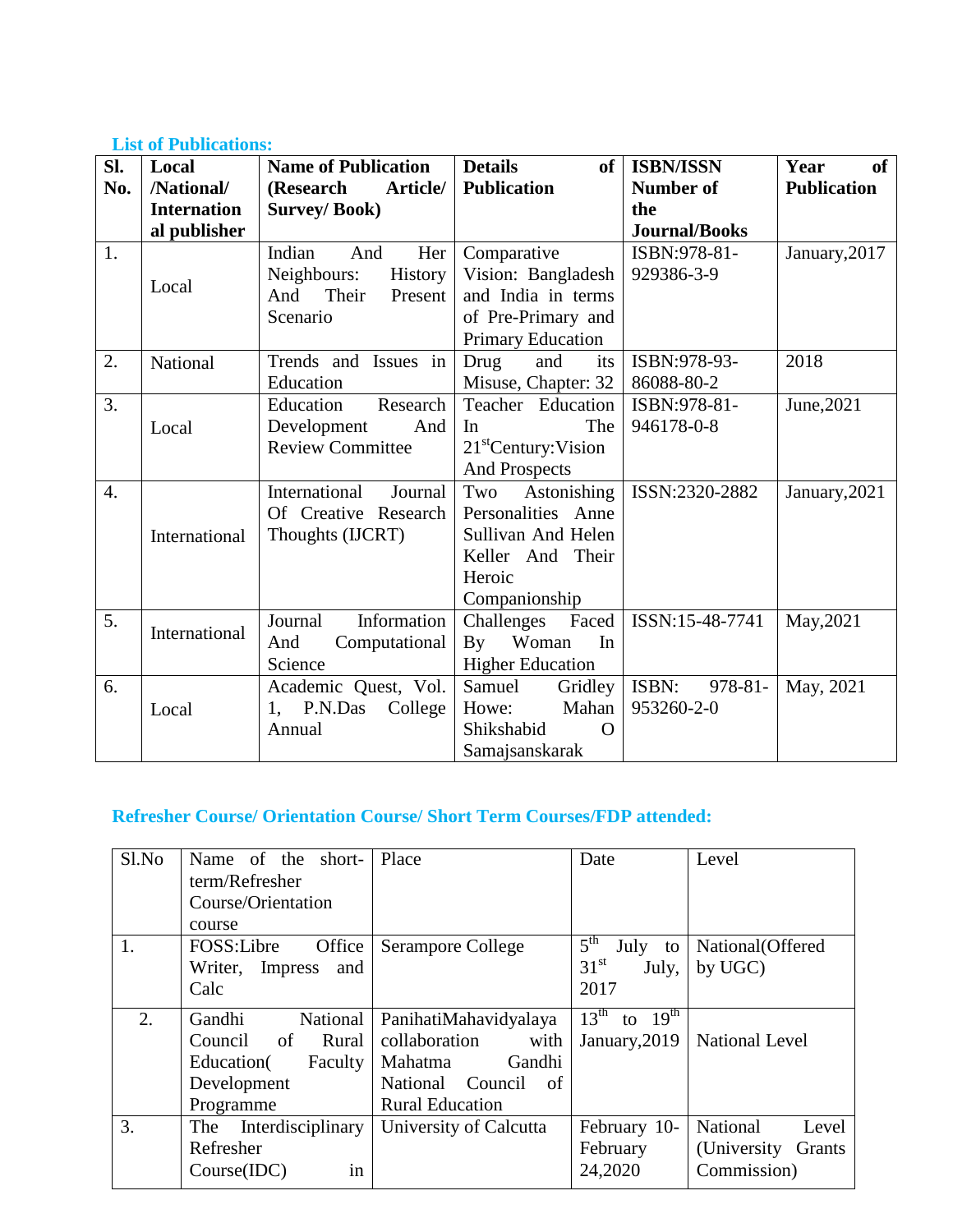|                  | <b>Behavioural Science</b>                                                      |                                                                                                         |                                                                                  |                                                            |
|------------------|---------------------------------------------------------------------------------|---------------------------------------------------------------------------------------------------------|----------------------------------------------------------------------------------|------------------------------------------------------------|
| $\overline{4}$ . | Literature<br>and<br>Humanity(FDP)                                              | Reva<br>University,<br>Bangaluru, India                                                                 | $24th$ May to<br>28th<br>May, 2021                                               | <b>National Level</b>                                      |
| 5.               | Innovation Incubation<br>Start-ups & Research<br>Challenges<br>in<br>India(FDP) | Internal<br>Quality<br>Assurance Cell, Idhaya<br>College<br>Engineering<br>Women,<br>For<br>Chinnasalem | 7th June to<br>$11^{\text{th}}$<br>June,<br>2021                                 | National<br>Level(Online)                                  |
| 6.               | <b>Communication Skills:</b><br>$\&$<br>Theory<br>Practices(FDP)                | University,<br>Integral<br>Lucknow                                                                      | $14^{th}$ to $25^{th}$<br>June, 2021                                             | International<br>Level(Online)                             |
| 7.               | UGC-<br>Sponsored<br>Induction<br>Faculty<br>Programme                          | University of Calcutta                                                                                  | $16^{\text{th}}$<br>From<br>November to<br>17 <sup>th</sup><br>December<br>2021. | National<br>Level<br>(University)<br>Grants<br>Commission) |

## **List of Seminars/ Conference:**

| Sl.              | <b>The</b><br><b>Of</b><br><b>Name</b> | <b>Venue</b>            | Date                                       | <b>Mode</b><br><b>of</b> | <b>Level</b>          |
|------------------|----------------------------------------|-------------------------|--------------------------------------------|--------------------------|-----------------------|
| N <sub>0</sub>   | <b>Seminars</b>                        |                         |                                            | <b>Participation</b>     |                       |
| $\mathbf{1}$     | for<br>Gearing<br>up                   | HiralalMazumdar         | January                                    | Attended                 | National Level        |
|                  | In<br>the<br>Changes:                  | <b>Memorial College</b> | 29,2018                                    |                          |                       |
|                  | accreditation process                  | for Women               |                                            |                          |                       |
|                  | and implementation                     |                         |                                            |                          |                       |
|                  | of the CBCS and                        |                         |                                            |                          |                       |
|                  | CAS                                    |                         |                                            |                          |                       |
| $\overline{2}$   | Peace, Well-being $\&$                 | Jadavpur                | 28 <sup>th</sup><br>29 <sup>th</sup><br>to | Attended                 | International Level   |
|                  | Education:<br>A                        | University              | December,                                  |                          |                       |
|                  | Pedagogical                            |                         | 2018                                       |                          |                       |
|                  | Discource                              |                         |                                            |                          |                       |
| 3.               | Indian<br>Higher                       | West<br>Bengal          | April<br>23,                               | Paper                    | <b>National Level</b> |
|                  | Education<br>the<br>at                 | <b>State University</b> | 2019                                       | Presented                |                       |
|                  | Cross-Road                             |                         |                                            |                          |                       |
| $\overline{4}$ . | Intellectual Property                  | P.N.Das College         | July 20, 2019                              | Attended                 | University Level      |
|                  | Rights                                 |                         |                                            |                          |                       |
|                  |                                        |                         |                                            |                          |                       |
| 5.               | <b>Environmental Audit</b>             | P.N.Das College         | 29,<br>August                              | Attended                 | <b>State Level</b>    |
|                  | in Higher Education                    |                         | 2019.                                      |                          |                       |
|                  | Institutions:                          |                         |                                            |                          |                       |
|                  | Framework<br>and                       |                         |                                            |                          |                       |
|                  | Implementation                         |                         |                                            |                          |                       |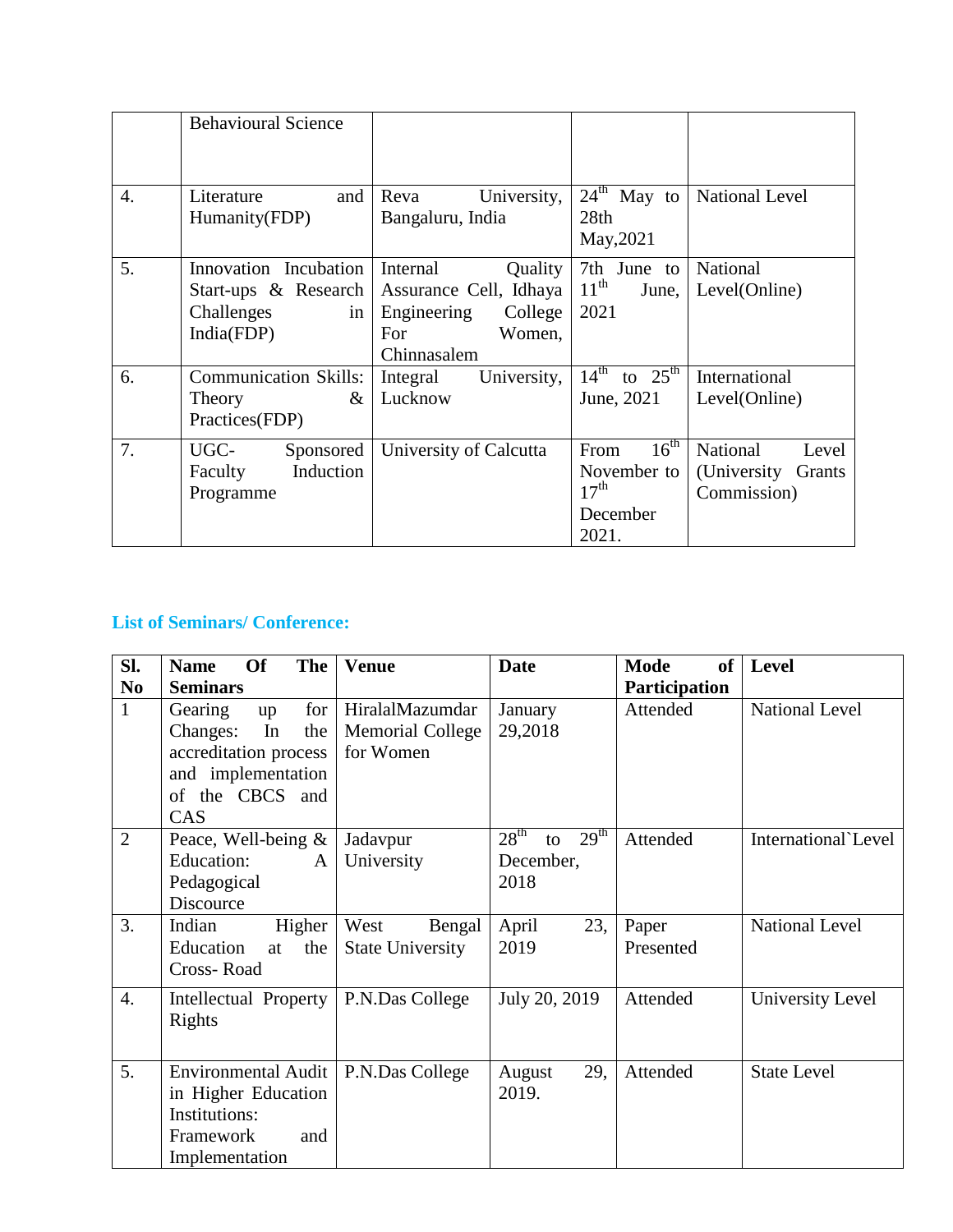| 6.<br>7. | $\&$<br>Community<br>Mental<br>Health:<br>Connect,<br>Communicate<br>and<br>Care<br><b>Basic</b><br>Values<br>Embodied in Indian<br>Culture<br>and<br>their<br>Relevance<br>to<br>National | Jadavpur<br>University<br>Government<br>Degree<br>General<br>College, Singur                                                              | From January<br>to January<br>3<br>4,2020<br>February<br>25,<br>2020. | Attended<br>Paper<br>Presented | International<br>Conference<br><b>National Level</b> |
|----------|--------------------------------------------------------------------------------------------------------------------------------------------------------------------------------------------|-------------------------------------------------------------------------------------------------------------------------------------------|-----------------------------------------------------------------------|--------------------------------|------------------------------------------------------|
|          | Reconstruction                                                                                                                                                                             |                                                                                                                                           |                                                                       |                                |                                                      |
| 8.       | Do's & Don'ts<br>In<br>Science<br>Social<br>Research                                                                                                                                       | PadmavaniArts&<br>Science<br>College<br>For<br>Women, Salem<br>Indian<br>And<br>Academic<br>Researches<br>Association,<br>Tiruchirappalli | May30,2020                                                            | Attended                       | National<br>Level(online)                            |
| 9.       | Mental<br>Health,<br>Well-being<br>and<br>Covid-19:<br>Challenges<br>and<br>Solutions                                                                                                      | Hariosingh<br>Dr.<br>Vishwavidyalaya,<br>Sagar, M.P                                                                                       | 4 <sup>th</sup><br>5 <sup>th</sup><br>to<br>June, 2020                | Attended                       | International<br>Level(online)                       |
| 10.      | Life With Covid-19                                                                                                                                                                         | Maharani<br>Lakshmi<br>Bai<br>College ,Haryana                                                                                            | June6,2020                                                            | Attended                       | International<br>(online)                            |
| 11.      | Impact<br>And<br>Implication<br><b>Of</b><br>COVID-19<br>For<br><b>Higher Education</b>                                                                                                    | MahilaMahavidya<br>laya (MMV)<br><b>Banaras</b><br>Hindu<br>University                                                                    | June 10,2020                                                          | Attended                       | National<br>Level(online)                            |
| 12.      | Importance<br>of<br>Technology<br>in<br>Current<br>Global<br>Scenario                                                                                                                      | Narmada<br>Govt.<br>College<br>Hosangabad<br>(M.P)                                                                                        | $11^{\text{th}}$<br>June,<br>2020                                     | Attended                       | National<br>Level(online)                            |
| 13.      | Covid-19 Prevention<br>Control<br>and<br>in<br>Higher<br>Education<br>Institutions                                                                                                         | Jointly Organized<br>Shibpur<br>by<br>Dinobondhoo<br>College<br>$\&$<br>Dr.<br>Kanailal<br>Bhattacharya<br>College                        | 13 <sup>th</sup><br>June,<br>2020                                     | Attended                       | State Level(online)                                  |
| 14.      | Trends<br>Recent<br>in<br>Information<br>Sciences                                                                                                                                          | Sacred<br>Heart<br>College,<br>Tirupattur                                                                                                 | 16 <sup>th</sup><br>June to<br>$20^{\text{th}}$<br>June,<br>2020      | Attended                       | International<br>Level(online)                       |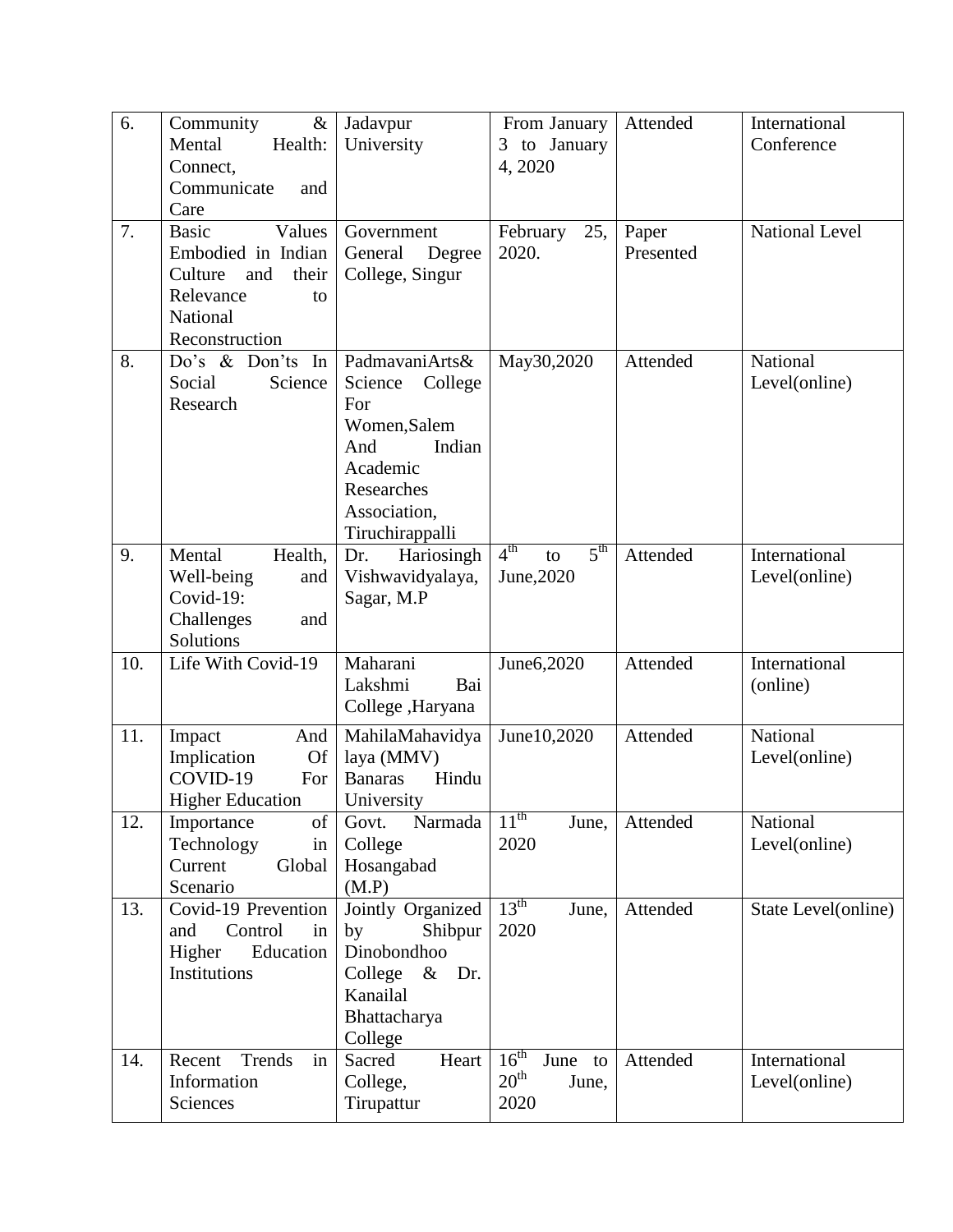| 15. | of<br>Relevance<br>Ramayana<br>in<br>Contemporary                                                                          | Department<br>of<br>History, Goswami<br>Dutta<br>Ganesh                                                                                                                           | 19 <sup>th</sup><br>June, 2020         | Attended | National<br>Level<br>(online)          |
|-----|----------------------------------------------------------------------------------------------------------------------------|-----------------------------------------------------------------------------------------------------------------------------------------------------------------------------------|----------------------------------------|----------|----------------------------------------|
|     | Indian Society and<br><b>Education System</b>                                                                              | S.D.College,<br>Patiala                                                                                                                                                           |                                        |          |                                        |
| 16. | Challenges<br>and<br>Opportunities<br>of<br>Education<br>Higher<br>Institutions<br>During<br>and Post COVID-19<br>Pandemic | PG Department of<br>Education, Fakir<br>Mohan<br>University,<br>Balasore, Odisha                                                                                                  | 22 <sup>nd</sup><br>June, 2020         | Attended | National<br>Level<br>(online)          |
| 17. | Transforming<br>Higher Education in<br>the<br>Context<br>of<br>Covid-19                                                    | Jointly<br>Organized<br>Asannagar Madan<br>Mohan<br>Tarkalankar<br>College<br>and<br><b>Plassey College</b>                                                                       | 24 <sup>th</sup><br>June, 2020         | Attended | <b>National Level</b>                  |
|     | vis-a-vis<br>Disaster<br><b>Education:</b><br>Impact<br>and Effects                                                        | IQAC, Shimurali<br>Sachinandan<br>College<br>of<br>Education                                                                                                                      | 27 <sup>th</sup><br>June, 2020         | Attended | National<br>Level<br>(online)          |
| 18. | Inclusive Education<br>:Reaching<br>the<br>Unreached                                                                       | State Council of<br>Educational<br>Research<br>and<br>Training, Defence<br>Colony,<br><b>New</b><br>Delhi                                                                         | 27 <sup>th</sup><br>June, 2020         | Attended | <b>International Level</b><br>(online) |
| 19. | Relooking At India's<br>Political-Educational<br>Exchange<br>With<br>Neighbourhood<br><b>Nations</b>                       | GazoleMahavidya<br>laya, West Bengal                                                                                                                                              | August22,<br>2020                      | Attended | National<br>Level(online)              |
| 20. | Yoga In Times Of<br>Pandemic                                                                                               | P.N.DasCollege,<br>West Bengal                                                                                                                                                    | September26,<br>2020                   | Attended | <b>International Level</b><br>(online) |
| 21  | Issues and<br>Challenges of<br><b>Elementary School</b><br>Students in Indo-<br><b>Bangladesh Border</b><br>Areas of India | <b>Online Teaching</b><br>,Kalanchi, North<br>24 Pgs in<br>collaboration with<br>Department of<br>Education,<br>ICSSR(M.R<br>Project) Swami<br>Niswambalanand<br>a Girls' College | 4 <sup>th</sup><br>October, 2020       | Attended | International<br>Level(online)         |
| 22  | Child Sexual Abuse<br>& POCSO                                                                                              | Department of<br>Education &<br>IQAC of                                                                                                                                           | 19 <sup>th</sup><br>November, 20<br>20 | Attended | <b>State Level</b><br>(online)         |